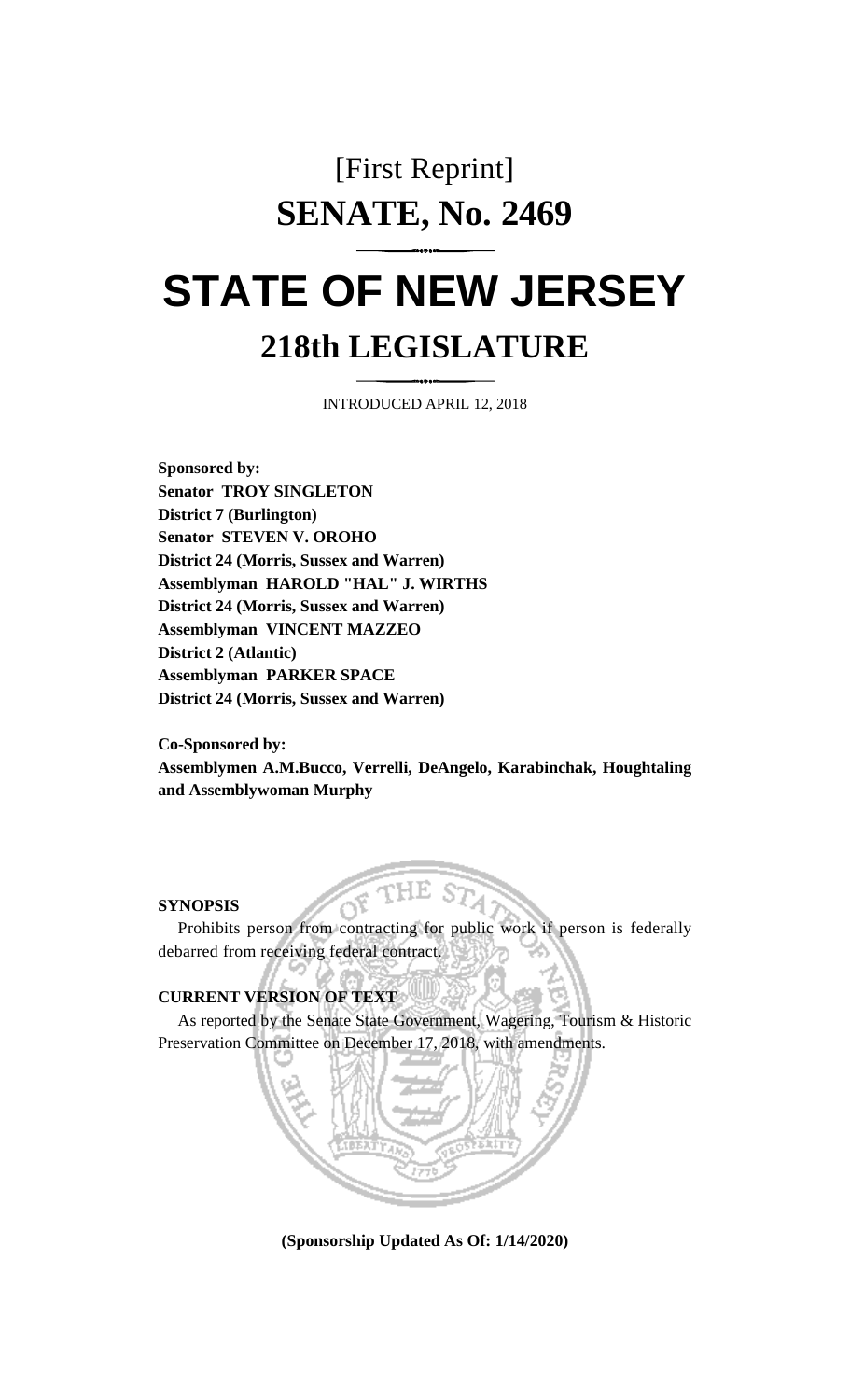**AN ACT** concerning the debarment of certain persons from contracting for public work and supplementing chapter 32 of Title 52 of the Revised Statutes.

 **BE IT ENACTED** *by the Senate and General Assembly of the State of New Jersey:*

1. a. Any person that is **<sup>1</sup> [**barred**]** debarred at the federal 9 level<sup>1</sup> from contracting with a federal government agency shall be 10 *l***[**barred**]** debarred<sup>1</sup> from contracting for any public work in this State.

b. Any affiliate of a person **<sup>1</sup> [**barred**]** debarred at the federal 13 level<sup>1</sup> from contracting with a federal government agency shall be 14 **I** [barred] debarred<sup>1</sup> from contracting for any public work in this State.

 c. Prior to awarding any contract for public work, a person shall provide written certification to the contracting agency that neither the person nor the person's affiliates are **<sup>1</sup> [**barred**]** debarred 19 at the federal level<sup>1</sup> from contracting with a federal government agency. The contracting agency shall not make, negotiate, or award a contract for public work to any person that does not provide such 22 written certification as required by this subsection. <sup>1</sup>The contracting agency shall verify the certification by consulting the federal System for Award Management, or its successor, prior to awarding a contract for public work. **1** 

 d. In situations of an emergent nature, a contracting agency may enter into a contract with a person, provided that the person agrees to provide the written certification required pursuant to subsection c. of this section within two weeks of the execution of the contract. The contracting agency shall not make final payment to the person until such time as the person provides the written certification. Failure to pay the person until the written certification is received shall not be grounds for the agency being liable for payment.

e. As used in this section:

 "Affiliate" means any entity that (1) directly, indirectly, or constructively controls another entity, (2) is directly, indirectly, or constructively controlled by another entity, or (3) is subject to the control of a common entity. An entity controls another entity if it owns, directly or individually, more than 50% of the ownership interest in that entity;

 "Contracting agency" means the principal departments in the Executive Branch of the State Government, and any division, board, bureau, office, commission or other instrumentality within or

**EXPLANATION – Matter enclosed in bold-faced brackets [thus] in the above bill is not enacted and is intended to be omitted in the law.**

**Matter underlined thus is new matter. Matter enclosed in superscript numerals has been adopted as follows: Senate SSG committee amendments adopted December 17, 2018.**